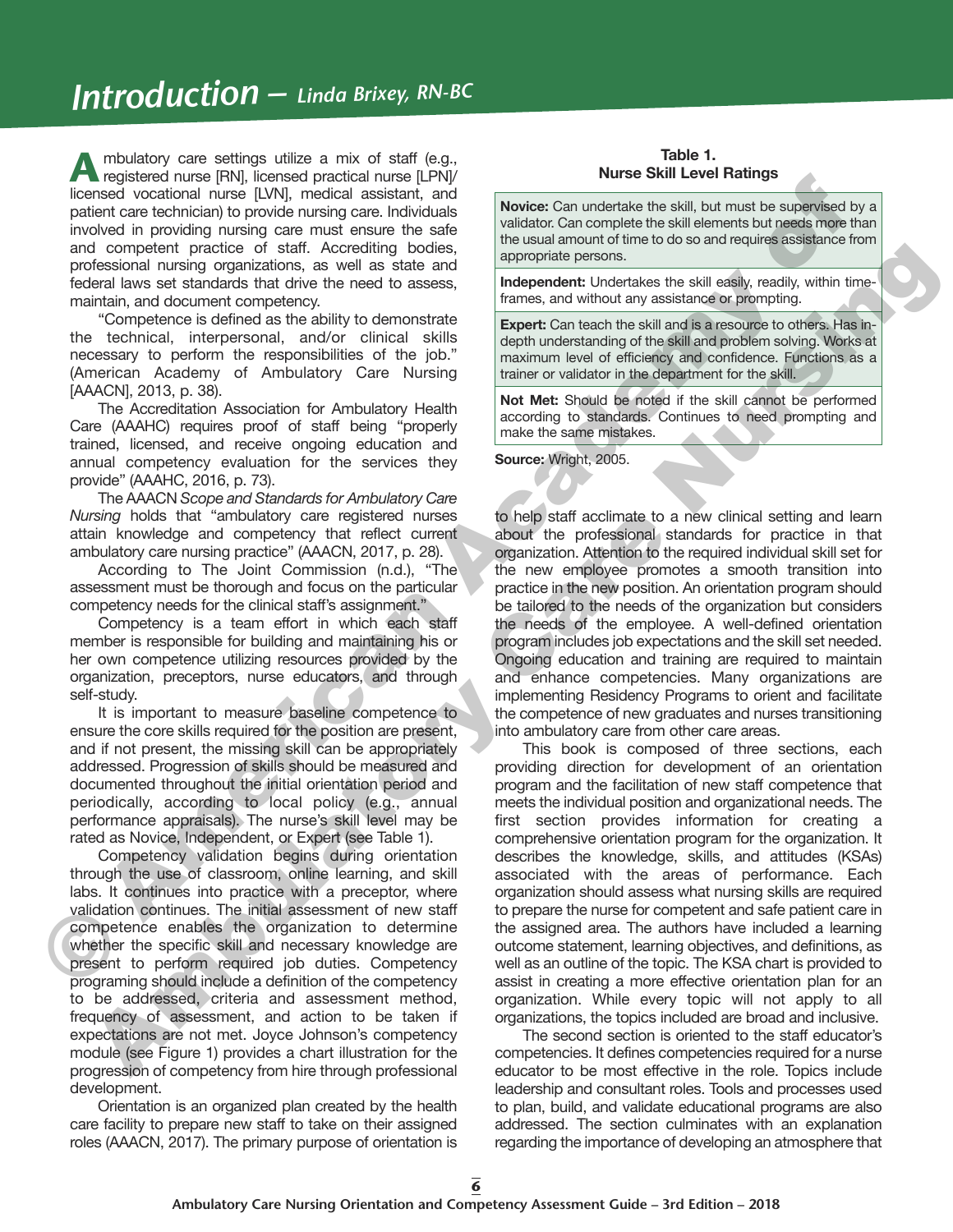#### **Figure 1. Raising the Bar of Performance**

#### *Assumptions:*

- Careful hiring practices will result in employees who are a good "fit" with the job and organization.
- Orientation and continuing education are key retention strategies.
- Validating competency improves competence and provides a mechanism for corrective action.
- Providing feedback and targeted education/training helps the employee improve performance.
- Creating a professional portfolio improves performance (requiring staff reflection on experiences).

#### *Anticipated Outcomes:*

- All employees will perform the responsibilities of their position in a skillful and excellent manner.
- All employees will make sound judgments.
- All employees will provide and model excellence in customer service; they will go the extra mile.
- Collectively, this will result in raising the bar of performance and improving organizational effectiveness and outcomes.
- As a result, we will become the health care of choice and the employer of choice.

|                       | Collectively, this will result in raising the bar of performance and improving organizational effectiveness and outcomes.<br>As a result, we will become the health care of choice and the employer of choice.<br><b>All Staff Orientation</b> |                               |                                                                                                                                    | All employees will provide and model excellence in customer service; they will go the extra mile. | <b>All Clinical Staff</b>                              |                                                               |                                                                      | <b>Licensed Nursing Staff</b>                                                                         |
|-----------------------|------------------------------------------------------------------------------------------------------------------------------------------------------------------------------------------------------------------------------------------------|-------------------------------|------------------------------------------------------------------------------------------------------------------------------------|---------------------------------------------------------------------------------------------------|--------------------------------------------------------|---------------------------------------------------------------|----------------------------------------------------------------------|-------------------------------------------------------------------------------------------------------|
|                       |                                                                                                                                                                                                                                                |                               |                                                                                                                                    |                                                                                                   |                                                        |                                                               | <b>Professional</b><br><b>Portfolio</b>                              |                                                                                                       |
|                       |                                                                                                                                                                                                                                                |                               |                                                                                                                                    |                                                                                                   |                                                        |                                                               | <b>Ongoing</b>                                                       | Continuing<br>formal education,<br>maintaining<br>license,<br>certification in<br>specialty, clinical |
|                       |                                                                                                                                                                                                                                                |                               |                                                                                                                                    |                                                                                                   |                                                        | <b>Feedback and</b><br><b>Performance</b><br><b>Appraisal</b> | <b>Education</b><br>Continuous<br>personal growth<br>through         |                                                                                                       |
|                       |                                                                                                                                                                                                                                                |                               |                                                                                                                                    | <b>Initial Skills and</b>                                                                         |                                                        | Preceptor,<br>coaching for<br>performance<br>issues, and      | continuing<br>education<br>programming<br>related to work<br>setting | ladder, other<br>evidence of<br>professional<br>growth                                                |
|                       | <b>Hiring Practices</b>                                                                                                                                                                                                                        | <b>Orientation</b><br>General | <b>Technical</b><br><b>Training (TT)</b><br>for Electronic<br><b>Medical Record</b><br>(EMR)<br>Use of EMR and<br>receive security | <b>Competency</b><br>Skill labs,<br>checklists. and<br>online learning                            | Identified<br>competencies<br>required for<br>position | annual reviews                                                |                                                                      |                                                                                                       |
|                       |                                                                                                                                                                                                                                                |                               | access to<br>program                                                                                                               |                                                                                                   |                                                        |                                                               |                                                                      |                                                                                                       |
|                       |                                                                                                                                                                                                                                                |                               |                                                                                                                                    |                                                                                                   |                                                        | Manager/                                                      | Staff and                                                            | Staff                                                                                                 |
| Person<br>Responsible | Supervisor/<br>manager                                                                                                                                                                                                                         | Human<br>resources (HR)       | <b>TT</b> trainers                                                                                                                 | Educators                                                                                         | Manager/<br>supervisor                                 | supervisor                                                    | Manager/<br>supervisor                                               |                                                                                                       |
| Support:              | Human resources<br>(HR) recruiters<br>Source: Adapted from Joyce Johnson's Competency Model.                                                                                                                                                   | Manager and<br>educators      | Manager/<br>supervisor and<br>educators                                                                                            | Manager/<br>supervisor                                                                            | Educators                                              | Preceptor<br>and human<br>resources (HR)                      | Educators<br>and manager/<br>supervisor                              | Educators<br>and manager                                                                              |

It is the hope of the authors that the material presented here will enhance nurses' understanding of ambulatory care and that an ambulatory-based orientation program will create an environment that values the knowledge and skill of the ambulatory nurse.

#### **References**

- Accreditation Association for Ambulatory Health Care (AAAHC). (2016). AAAHC standards. In: *Accreditation handbook for ambulatory health care*. Retrieved from https://www.aaahc.org/Global/ Handbooks/2016/HB16\_FNL-interactive\_v2.pdf
- American Academy of Ambulatory Care Nursing (AAACN). (2013). *Core curriculum for ambulatory care nursing* (3rd ed.). C.B. Laughlin (Ed.). Pitman, NJ: Author.
- American Academy of Ambulatory Care Nursing (AAACN). (2017). *Scope and standards of practice for professional ambulatory care nursing* (9th ed.). Pitman, NJ: Author.
- The Joint Commission. (n.d.). *Standards FAQ details.* Retrieved from https://www.jointcommission.org/standards\_information/jcfaqdetai ls.aspx?StandardsFaqId=900&ProgramId=46
- Wright, D (2005). *The ultimate guide to competency assessment in healthcare (3rd ed.).* Minneapolis, MN: Creative Health Care Management, Inc.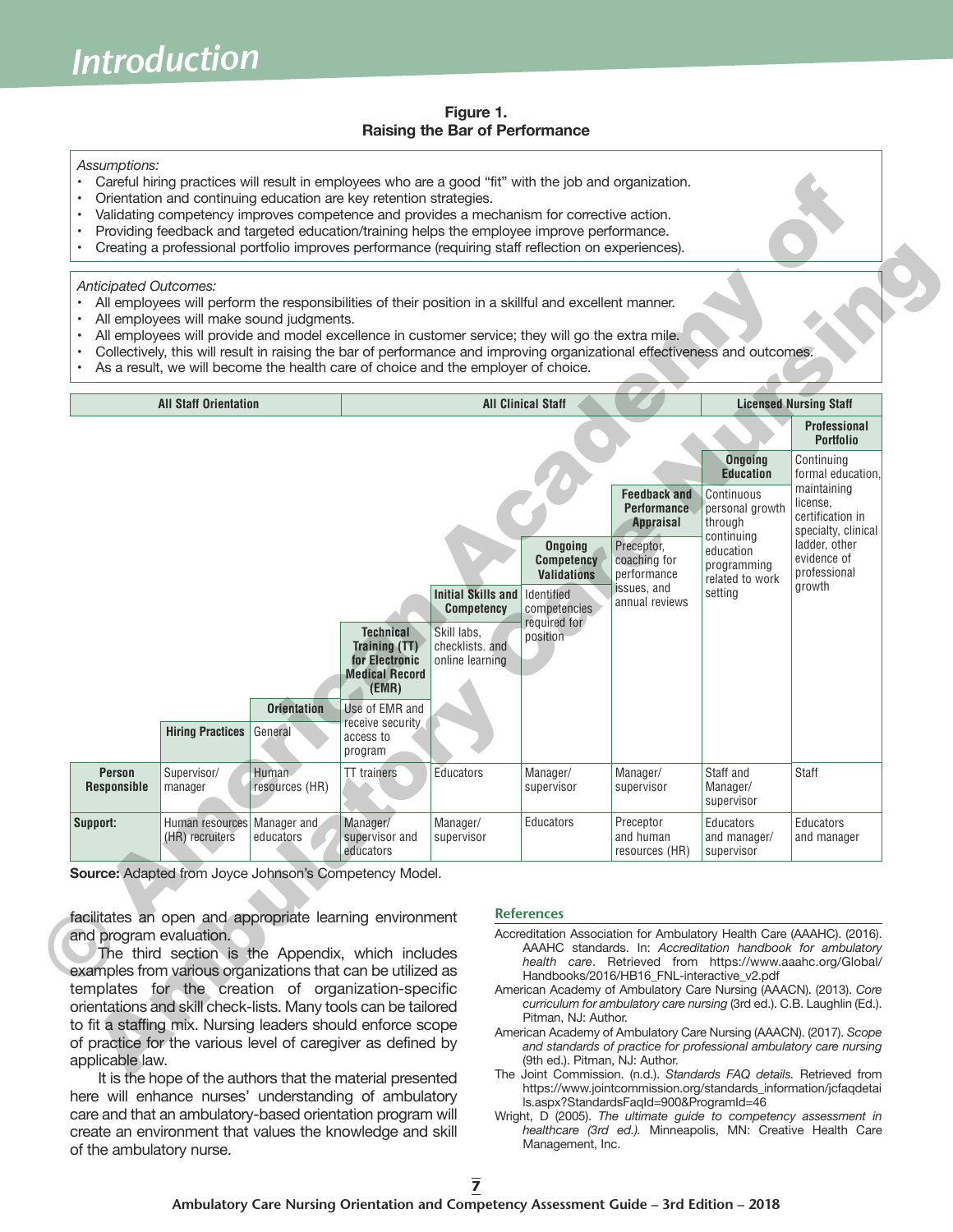## **The Orientation Journey**

*Carol A. Newman, DNP, MSED, RN, CPNP-PC*

**T**he goal of an orientation plan is to enhance the learning process of the professional nurse by building on his or her individual competencies. According to the American Nurses Association (ANA) (2013), competency is defined as "an expected level of performance that integrates knowledge skills, abilities, and judgment" (p. 3). The Quality and Safety Education for Nurses (QSEN) (2013) defines competency recommendations that are essential to improve the delivery of quality and safe nursing care. The recommended competencies are patient-centered care, teamwork and collaboration, evidence-based practice, quality improvement, safety, and informatics (QSEN, 2013). The aim of the American Academy of Ambulatory Care Nursing (AAACN) is to guide the development of the individual nurse during the orientation process to master individual competencies as demonstrated by his or her technical, interpersonal, and/or clinical skills commensurate with individual job responsibilities (AAACN, 2013). The *Ambulatory Care Nursing Orientation and Competency Assessment Guide* incorporates the AAACN competency philosophy, the ANA competency model, and competencies recommended by the QSEN to support the orientation of the ambulatory care nurse. **Example 18 Corol A.** Newmann, DNP, MSED, RN, CPNP-PC<br>
The goal of an orientation plan is to enhance be learning transitional orientation as an efficient collect to see the<br>
Murez Academy hours are the proposed in the col From the american strengtheneon the distribution of the minimum of the strengtheneon in the constraints of the minimum of the strengtheneon in the strengtheneon in the strengtheneon in the strengtheneon in the strengthene

A comprehensive orientation plan guides the ambulatory care nurse's understanding of his or her role, responsibilities, and expectations to promote the delivery of quality and safe patient care. Individual knowledge, skills, and abilities (KSAs) complement a defined orientation plan as the ambulatory care nurse develops his or her competencies. Knowledge includes critical thinking, understanding of professional standards of practice, and personal experiences and capabilities. Skills define the ability to effectively communicate and problem-solving expertise. Abilities include the ambulatory care nurse's capability and talent to perform efficiently and effectively. Evidence-based practice serves as the foundation of core competencies that guide nurse actions and define gaps in the orientation process to target opportunities for learning improvements (Melnyk & Gallagher-Ford, 2015; Melnyk, Gallagher-Ford, Long, & Fineout-Overholt, 2014). A systematic orientation plan affords the opportunity for customized learning and translation of knowledge based on individual and standardized learning goals.

A successful orientation process enhances synergy of the ambulatory care nurse's orientation journey that ultimately leads to a synthesis of knowledge, skills, and abilities to enhance a consistent and reliable patient experience that promotes quality and safety. AAACN (2014) recommended the establishment of an Ambulatory Nurse Residency Program. The Residency Program proposal serves as an augmentation to the orientation process. Guthrie, Tyrna, and Giannuzzi (2013) noted

transitional orientation as an efficient option to assist with fulfilling the educational needs of new nurses. Both orientation options offer a framework to enhance the developmental learning of nurses during the orientation process and may be applied through the application of the elements addressed in this guide.

### **Plan**

The orientation journey complements the ambulatory care nurse's onboarding process and is reflected in the position description, performance standards, individualized professional goals/clinical ladder, learning outcomes, and performance appraisals/counseling to enhance a common understanding and value of the ambulatory care nurse. A knowledge of the core components of the ambulatory care nurse orientation at each level of the health care organization is necessary to promote success. Table 1 depicts an example of a comprehensive orientation plan that defines an awareness of functions at different levels.

### **Assessment**

The ambulatory care nurse's KSAs are initially and continually assessed during the orientation process to identify gaps in learning. An individual orientation plan is developed through a collaborative process between the Preceptor and orienting ambulatory care nurse (Preceptee), and is tailored to meet a successful orientation process. The orientation process is outcomesfocused. During the assessment, various training and education materials are defined to augment the individual learning process based on identified strengths and opportunities to improve core competencies.

The assessment process is completed by documenting progress on an orientation tool. At a minimum, the KSAs, date, and originator of the assessment should be documented. An improvement opportunity, complemented by a focused improvement plan, is additionally documented as needed. The assessment process is supported by self-assessment, Preceptor assessment, or a combination of both methodologies. Examples of orientation tools may be referenced in the Appendix of this guide.

### **Implementation**

Various methodologies can be employed to support the implementation of the orientation process based on the assessment of diverse learning styles (Billings & Halstead, 2015). Examples of orientation methodologies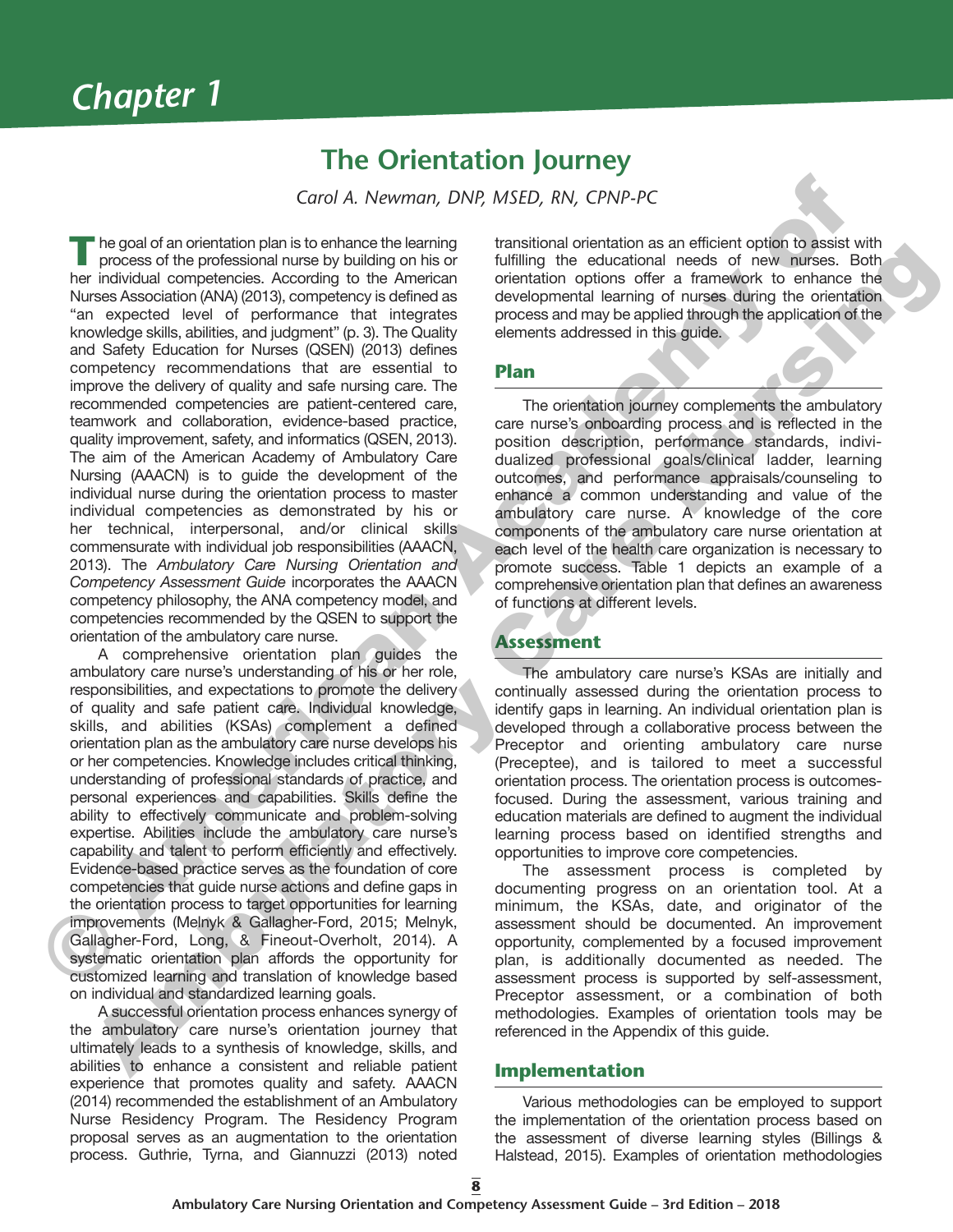## **Professional Nurse Role Competencies**

*Michelle L. Love, MBA, MSN, BSN, RN, CCM*

## **Preface**

The role of the professional nurse in the vast array of ambulatory care settings continues to evolve and encompasses multiple levels of responsibility, clinical knowledge, and leadership expectations. The nurse must effectively care for a wide variety of patient conditions in a multitude of specialty areas and ambulatory settings while ensuring ethical evidence-based patient care practice standards are supported and maintained. Nurse competency has been illustrated over the years as the nursing profession has evolved; however, the description of nurse competency can be traced back to one early nurse theorist who effectively stated nurse competency as the expectation that nurses are expected to have specialized abilities that qualify a person to be a nurse (Romeo & Devereaux, 2011). Population health, care coordination, and case management initiatives among organizations and offices pose additional competency requirements for the professional nurse. Communication is paramount to successful collaboration within the ambulatory care setting and throughout the patient care continuum. **Preface** Michelle L. Love, M8A, MSN, BSN, RN, CCM<br>
The raise of the prefassional nurse in the vast army of the planetime of bustines to function and<br>
ambulatory case entirege on the such and consider and the planetime of The noise disk professional nursin the wast away<br>
The noise disk professional nursin the wast away<br>  $\alpha$ -coording to Meritim-Website (righ, the term competer<br>
and some and some and smooth and smooth and smooth and smooth a

Quality patient care outcome management, patient advocacy, patient education, and risk management are key areas in which the nurse must be knowledgeable and confident in executing to promote patient safety. Regulatory requirements include nurse-specific expectations of competency and mandating the assurance of capabilities through the use of process improvement initiatives and principles.

Quality indicators include nursing care management related to patient outcomes, warranting elevated levels of skill mastery and expertise.

Orientation programs and professional practice evaluation standards and measures must include expectations and evidence-based criteria to ensure mastery of skills and effective knowledge to support nurse proficiency. This chapter is designed to provide information and guidance to identify the professional nurse's role in meeting the competencies of today's ambulatory health care environment.

## **Competency of the Professional Nurse**

#### **Learning Outcome Statement**

The nursing process includes the delivery and oversight of patient care within a multitude of ambulatory care settings that requires effective credentialing and validation processes to ensure nurse proficiency and skill assessment. Competency of the nurse is widely defined and incorporates the ability to utilize the nurse's education and

clinical abilities to function in accordance with state nursing board and accreditation/certification board standards. According to Merriam-Webster (n.d.), the term *competence* is defined as "having requisite or adequate ability or qualities." The evaluation of nursing competency employs various requirements, levels of assessment, and timing mandates as defined by these entities. A widely recognized accrediting agency, The Joint Commission, encourages health care organizations to ensure nurses are evaluated for competency at specific intervals. Specifically, assessment of staff competency should ensure that nurses have "the ability to use specific skills and to employ the knowledge necessary to perform their jobs" (ECRI Institute, 2014, p. 8).

#### **Learning Objectives**

After reading this section, the registered nurse (RN) working in the Ambulatory Care role will be able to:

- Identify the characteristics of a professional ambulatory care nurse.
- Utilize nursing theory processes that exhibit clinical care competency.
- Demonstrate the ability to effectively provide direct patient care.
- Display professional licensure and appropriate education and specialty certification.
- Show evidence of efficient and applicable communication skills.

#### **Competency Definition**

The professional nurse displays the ability to foster a collaborative, cohesive environment that supports patientcentered care and incorporates care delivery systems that promote a culture of safety to ensure optimal care outcomes. Within the ambulatory care arena, competency of the nurse must be established and defined. "Ambulatory care nurses employ practices that in nature are: restorative, supportive, and promotive" (American Academy of Ambulatory Care Nursing [AAACN], 2010, p. 80). To establish and promote nurse competency, many facets must be identified, understood, and adhered to by the professional nurse.

#### **Outline of Topics**

- A. The nursing process.
	- 1. Education, specialization, credentialing, and validation.
	- 2. Continuing education.
	- 3. Evidence-based practice.
	- 4. Mastery and application of skills.
	- 5. Resource utilization.
- B. See Table 1 for more information.